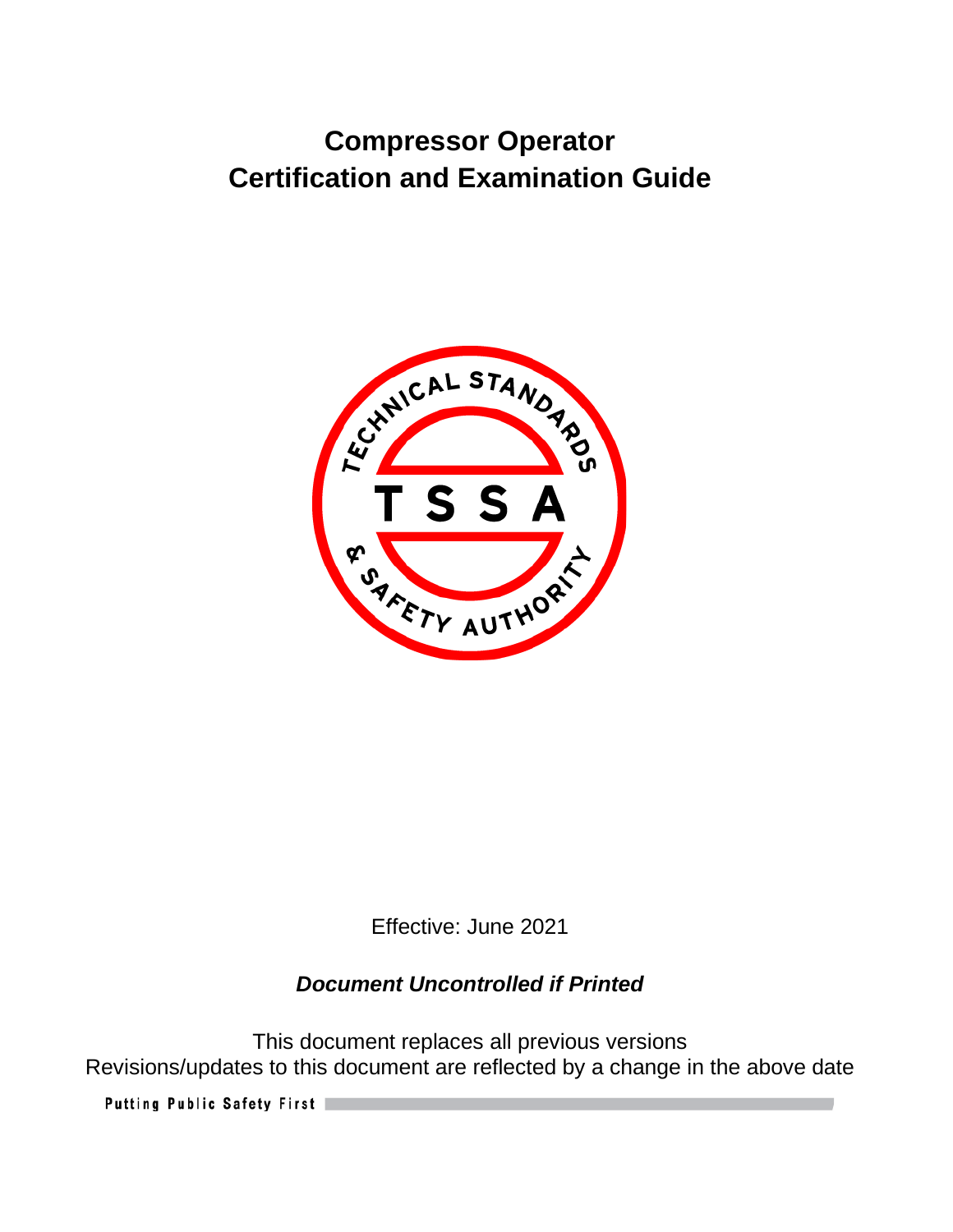

**Compressor Operator Certification and Examination Guide**

# **Syllabus**

The topics that follow are intended to be a study guide, and in no way implies that additional knowledge obtained from experience is not needed to successfully challenge the Compressor Operator Examination.

#### **1. FUNDAMENTALS:**

- a. Fully explain the theory of air/gas compression.
- b. Describe how altitude and moisture affects the compression of air.
- c. Describe the principles of operation of positive displacement and dynamic compressors.
- d. Define air compression terminology such as absolute and gauge pressures, compressor
- e. Displacement and compressor capacity, free air, volumetric efficiency, single and double acting, single and multi-stage.
- f. Given relative data, perform basic calculations to solve for compressor displacement and compressor volumetric efficiency.

#### **2. COMPRESSOR TYPES:**

- a. Reciprocating Compressors
	- i. State and describe the different types of single and multi-stage reciprocating compressors, state the function of the various compressor parts, including valves.
	- ii. Describe the methods employed to cool air or gas during compression.
	- iii. List and describe the different types of prime movers used for compressors.
- b. Rotary Compressors
	- i. Fully describe the principles of operation, their application, volume and pressure capabilities, methods of regulation, advantages and disadvantages of the following types of (positive displacement) rotary compressors:
		- sliding vane
		- lobe type
		- roots type
		- screw
		- liquid-sealed
- c. Centrifugal and Axial Compressors
	- i. Describe the design and operation of the volute and diffuser type centrifugal compressors.
	- ii. Describe the design and operation of the single-stage double-flow and the four-stage centrifugal compressors.
	- iii. Fully describe the design and operation of an axial flow compressor.
	- iv. State the causes and remedies of compressor surging**.**

#### **3. COMPRESSOR SYSTEM AUXILIARIES:**

- a. Describe the design and operation of intercoolers and aftercoolers; state their location within the system, describe the maintenance requirements of these components.
- b. State the need for air receivers, their preferred location, and the inspection and maintenance requirements as per Code.
- c. Describe the use of air filters, air dryers, list and provide a description of the different types commonly used.
- d. Air tools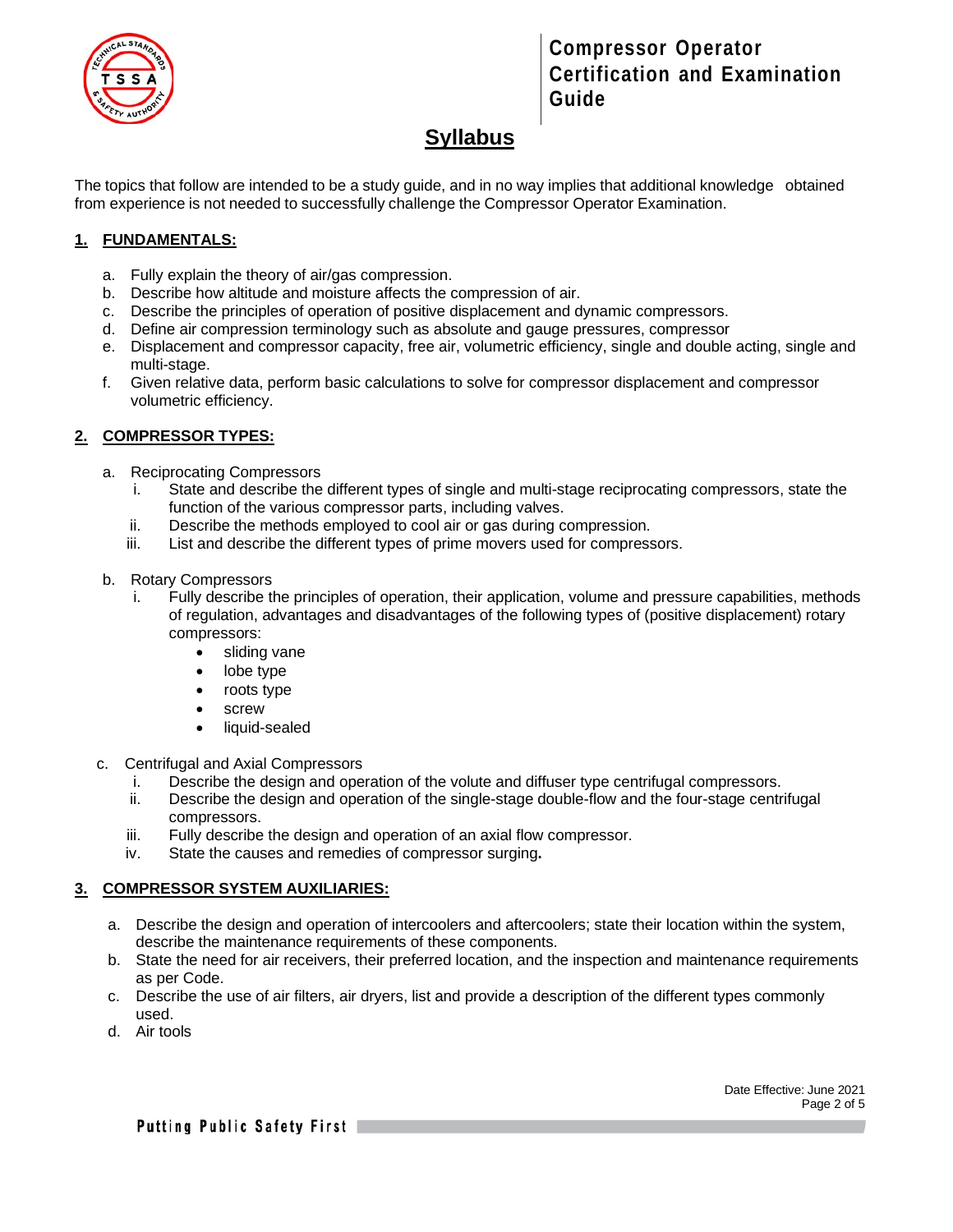

#### **4. OPERATION, CONTROL AND MAINTENANCE:**

- a. Explain the following methods employed to control compressor output:
	- ii. Start/stop, constant speed, dual control
	- iii. Variable-speed
	- iv. Suction line valve
	- v. Suction or discharge valve
	- vi. Adjustable stroke
	- vii. Variable clearance volume
- b. List and describe the operation of the various types of controllers and safety devices used in a compressed air system. Describe how these devices can be tested while system is in operation.
- c. Describe the internal and external methods of compressor lubrication.
- d. State the various operational checks done by an operator on both the compressor(s) and the compressed air/gas system to ensure safe and efficient operation.
- e. State the preventive maintenance requirements of compressors, auxiliaries, piping and receivers.
- f. State the probable causes of compressed air/gas compressor, receiver or pipeline explosions.

#### **5. ACT, REGULATIONS AND CODES:**

The candidate is expected to be able to locate information relating to the staffing, operation, maintenance, inspection, and testing of the compressor plant and its equipment resourcing the:

- a. Technical Standards & Safety Act, 2000
- b. Operating Engineers Regulation and Directors Orders
- c. Boilers and Pressure Vessels Regulation
- d. CSA B51: Boiler, Pressure Vessels and Piping Code

#### **6. PLANT SAFETY:**

- a. The dangers associated with the operation of a compressor plant and all its components and the precautions to be taken to minimize or prevent such dangers.
- b. General plant safety.

### **Certification Information**

#### **Qualifying Experience Time:**

Qualifying experience time served shall be in a plant that is attended by a Compressor Operator or an Operating Engineer. Please refer to Table 8 of the Operating Engineers Regulation for plant rating/capacity, Table 8 in the Director's Order, or the Alternate Table 8 in the Minister's Order.

- The practical operating training requirement for compressor operator certification is **1,440 hours** as a trainee in a compressor plant.
- The practical operating time requirement for compressor operator certification is **1,280** hours for candidates who have completed a full-time TSSA "approved-for-time-reduction" Compressor Operator program.

#### **Qualifying Experience attained in a Canadian Jurisdiction outside Ontario**

Qualifying experience time toward Operating/Power Engineering attained in a Canadian jurisdiction outside Ontario must be attained in the operation and management of compressors at least of the type and capacities indicated on Table 5 of the Operating Engineers Regulation, Ontario Regulation 219/01. The following information must be demonstrated to TSSA in a request for certification:

• A letter addressed to the candidate, on company letterhead and signed by the Chief Operating/Power Engineer, indicating the number of compressors trained on, the compressors types, compressors manufacturer, compressors (s) pressure, capacities in Kilowatts or Brake Horsepower and when the

> Date Effective: June 2021 Page 3 of 5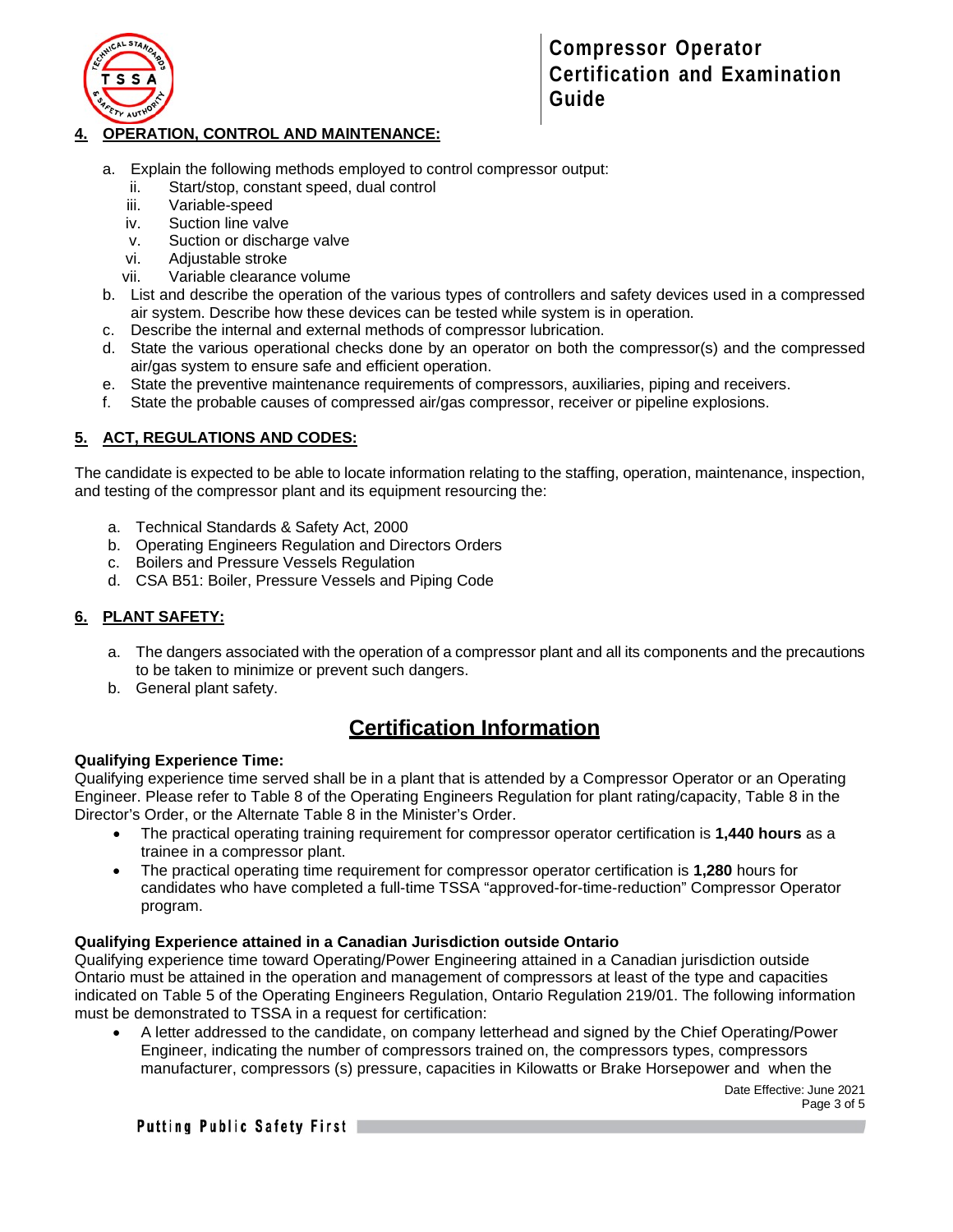

### **Compressor Operator Certification and Examination Guide**

experience was gained (dates). The Chief Operating/Power Engineer must indicate their certificate number and classification, as well as their formal position and contact information (i.e. telephone number, email address, etc.).

### **Examination Information**

There is one examination that must be written that is 3 ½ hours in duration.

• The examination will consist of 150 multiple choice questions.

The minimum passing mark for each examination is 65%, rewrites are allowed after 60 days.

When answering examination questions on the scantron sheet provided, the candidate must use a pencil and shade in the "bubble" completely. Should candidates not complete the scantron application correctly, they will be advised that there could be a delay in processing or a grade of zero (0) assigned to them.

Examinations may be written at either a Ministry of Labour, Training and Skills Development exam centre or at a TSSA approved examination centre. To locate nearest centre, refer to "Register for an Exam" listing at [www.tssa.org.](http://www.tssa.org/)

Examination security will be strictly enforced. The examination administrator or invigilator reserves the right to revoke an examination at any time if the examination candidate is found to be in violation of the TSSA examination or Ministry of Training, Colleges and Universities procedures. The examination candidate will be subject to further investigation, which may result in the revocation of an authorization or restrictions may be applied to all future examinations.

**Important: Candidates for any class of certification as an Operating Engineer or Operator who have passed the required examinations, or any parts thereof, MUST obtain their certificate of qualification within five (5) years of such passing or re-writing of the examination will be required.** 

### **Recommended Study Materials**

While there are numerous other text materials available that deal with air/gas compressors (resource local libraries, Colleges, Universities, bookstores and publishers), the following text materials, along with practical knowledge, provides sufficient information to prepare for the required examinations:

- **'Compressor Operator'**: Available from PanGlobal Publishing at **Toll Free** 1 866-256-8193
- **CSA B51: Boiler, Pressure Vessels and Pressure Piping Code:** available from CSA (416) 747-4000
- **CSA Extract** available from PanGlobal Publishing at **Toll Free** 1 866-256-8193
- The **Technical Standards and Safety Act** and the **Operating Engineers Regulation** are posted on TSSA Website [\(www.tssa.org\)](http://www.tssa.org/) and can be printed at no cost for referencing.

Additional engineering text and reference materials are available from a broad range of authors and publishers and no specific text or reference material beyond the Act, Regulations and Codes should be considered as official.

# **Obtaining Certificate**

Upon successful completion of the examination and the completion of the required practical operating training period, the candidate may apply to TSSA for their **"Certificate of Qualification**" by forwarding the following

> Date Effective: June 2021 Page 4 of 5

**Putting Public Safety First**